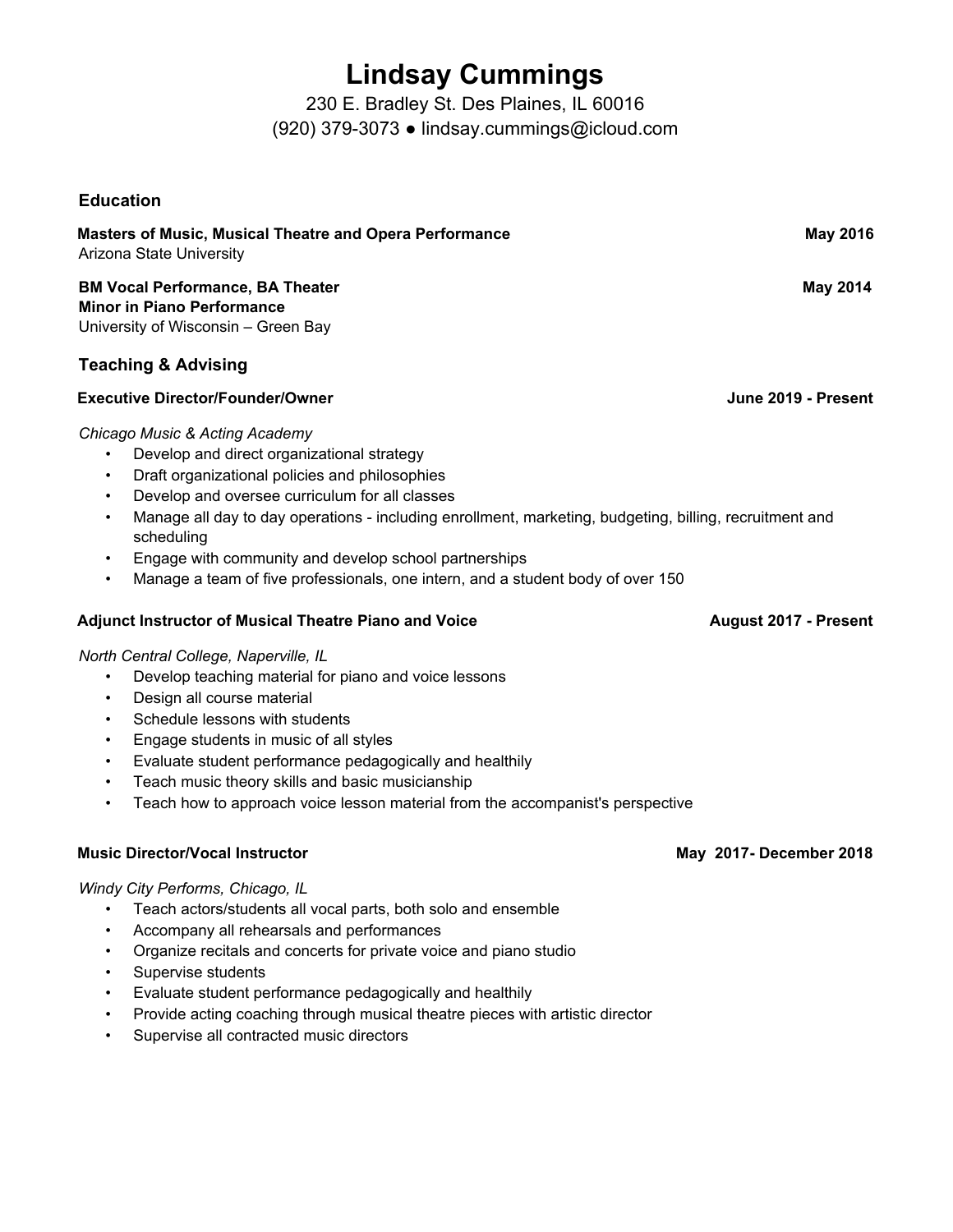• Planned and prepared lesson material • Organized recitals and concerts • Engaged students in music of all styles • Evaluated student performance pedagogically and healthily • Helped students rehearse for musical program auditions **Founder/Director June 2009 – June 2014** *Freedom Area Community Theatre, Freedom, Wisconsin* • Create a summer theatre program for the community of Freedom, Wisconsin • Design a theatre education program for students 5-18 • Create a scholarship fund for high school seniors pursuing a degree in music or theatre

### • Accompany voice students for all performances

### **Adjunct Voice, Musical Theatre Acting, Introduction to Music Instructor, Staff Accompanist Fall 2016** *Southwest Minnesota State University, Marshall, MN* • Develop teaching material for music lessons and classes • Design all course material • Organize recitals and concerts • Engage students in music of all styles • Evaluate student performance pedagogically and healthily • Assist students and rehearse for musical program auditions • Direct two musical review performances • Accompany voice students for all performances **Voice and Piano Instructor Fall 2014 – Spring 2016** *Arizona Music Academy, Tempe, AZ* • Develop teaching material for music lessons and classes Implement lesson material • Organize recitals and concerts • Engage students in music of all styles

**Vocal Teacher/Acting Instructor Fall 2014 - Present**

*Privately hired throughout the mid-west and Arizona*

- Quickly asses and solve vocal issues and communicate how to fix them.
- Coach acting techniques and how to apply them to the music
- Evaluate student performance pedagogically and healthily

• Evaluate student performance pedagogically and healthily • Assist students and rehearse for musical program auditions

• Provide accompaniment for studio sessions and feedback throughout

### **Voice, Piano, Acting and Dance Instructor Summer 2012 – Fall 2014**

*New Fusion Dance and Performing Arts, Suamicao, WI*

- Developed teaching material for classes
- Created curriculum for Acting for Dancers and Acting for Singers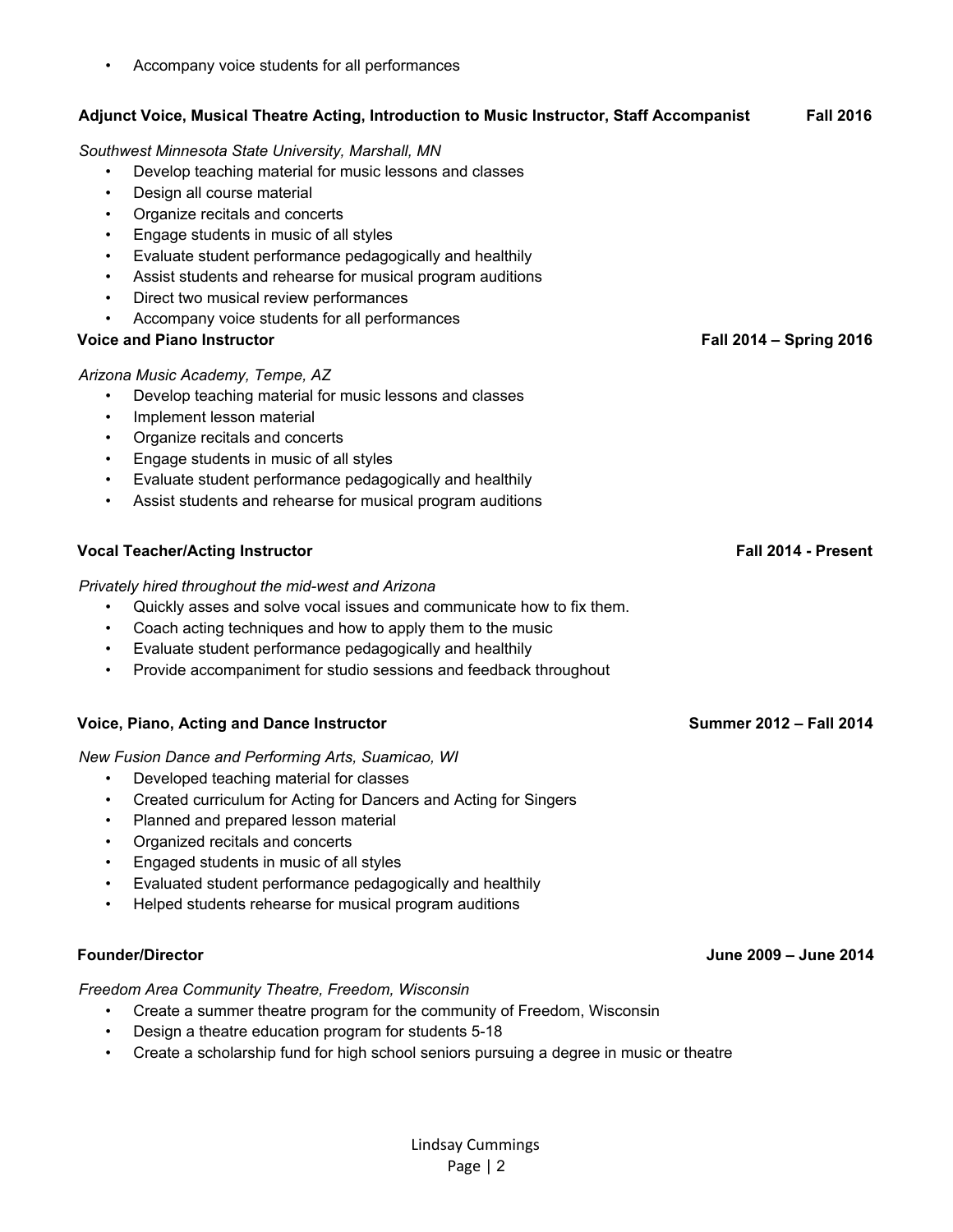Lindsay Cummings Page | 3

### • Choose plays and musicals the summer company would perform

- Cast the shows and oversee all the production teams
- Oversee the company

### *Various Locations*

- Audition and cast the show
- Create rehearsal schedules
- Teach the music to the cast/rehearse the music with them
- Collaborate with the artistic director and technical designers to create a cohesive show  $\leq$  Conduct the performances

### **Research Experience**

### **Independent Researcher August 2015 - May 2016**

### *Arizona State University, Tempe AZ*

Research collaborator: Jim Keegan of Yoga Nirvana

- Yoga to deepen the acting approach and expand techniques of body awareness
- Designing a course to be offered in collaboration with the School of Theatre spring 2016

*The University of São Paulo, Ribeirão Preto, Brazil* Research collaborator: Dr. Yuka Almeida Prado Kinesthetic movement for development of singing technique

### **Independent Researcher August 2012 – May 2014**

*University of Wisconsin - Green Bay, Green Bay, WI*

- Acting for Singers a developmental technique used to aid singers in the transition from spoken word to song.
- Acting for Dancers a course that uses improvised movement along with classical acting techniques.

### **Community Involvement**

### **Solo and Ensemble Volunteer September 2010 – May 2014**

*University of Wisconsin – Green Bay, Green Bay, WI*

- Organize and oversee the student workers
- Set up rooms for the various events
- Calculate the judges' scores and organize the results

### **Volunteer Church Musician August 2006 – July 2015**

St. Nicholas Catholic Parish, Freedom, WI

- Started playing at the church services when I was in Middle School
- Went on to coordinate the music program and plan the music for the masses

### **Independent Researcher March 2013 - December 2013**

**Musical Director Fall 2008 – Present**